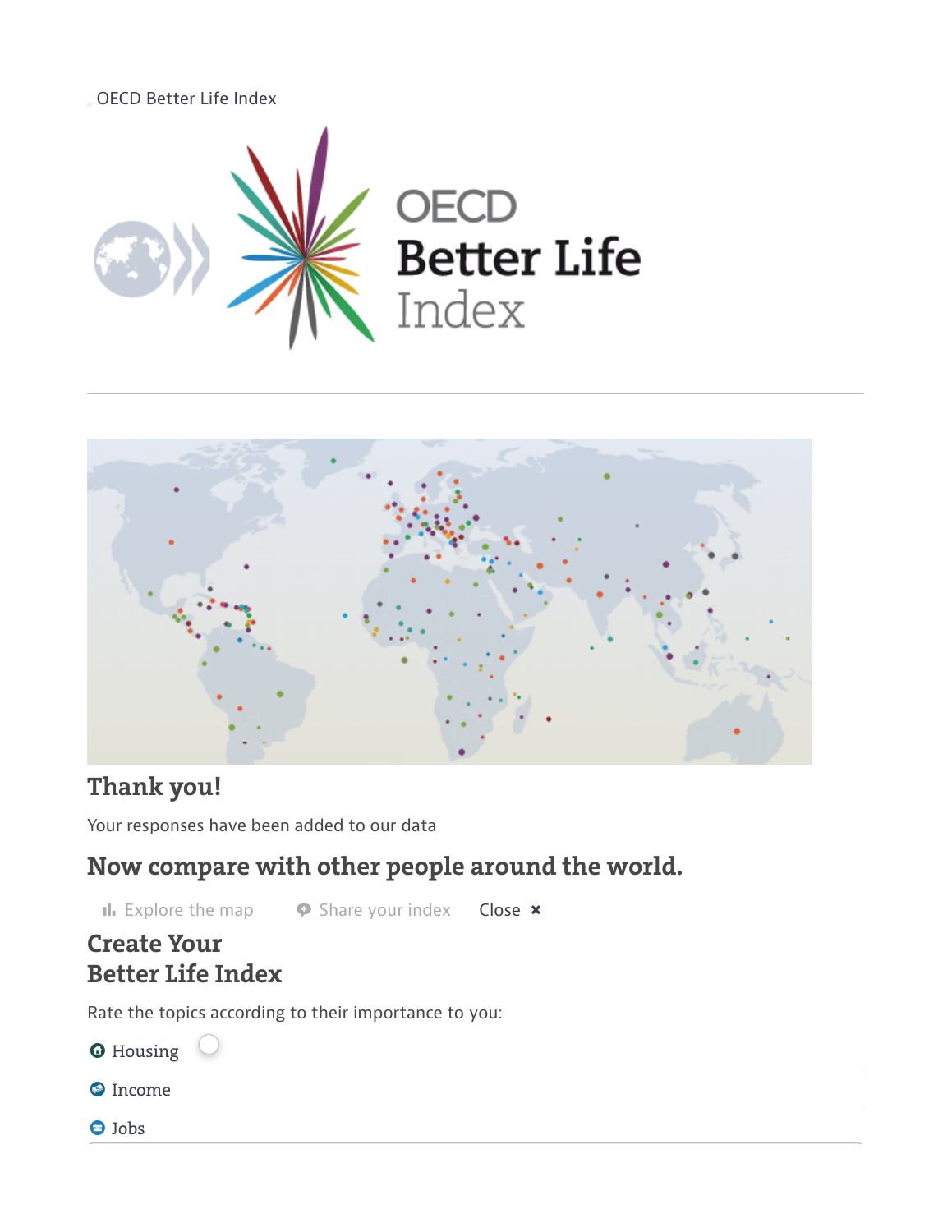

# **How's life?**

**There is more to life than the cold numbers of GDP and economic statistics** – This Index allows you to compare well-being across countries, based on 11 topics the OECD has identified as essential, in the areas of material living conditions and quality of life.

- [Download](http://www.oecdbetterlifeindex.org/media/bli/documents/ea714361-en.pdf) executive summary
- [Download](http://stats.oecd.org/Index.aspx?DataSetCode=BLI) the index data
- $\rightarrow$  Learn more about the Better Life [Initiative](http://www.oecd.org/statistics/better-life-initiative.htm)

## **Mapping well-being**

 $\leftarrow$   $\rightarrow$ 

How's Life? 2020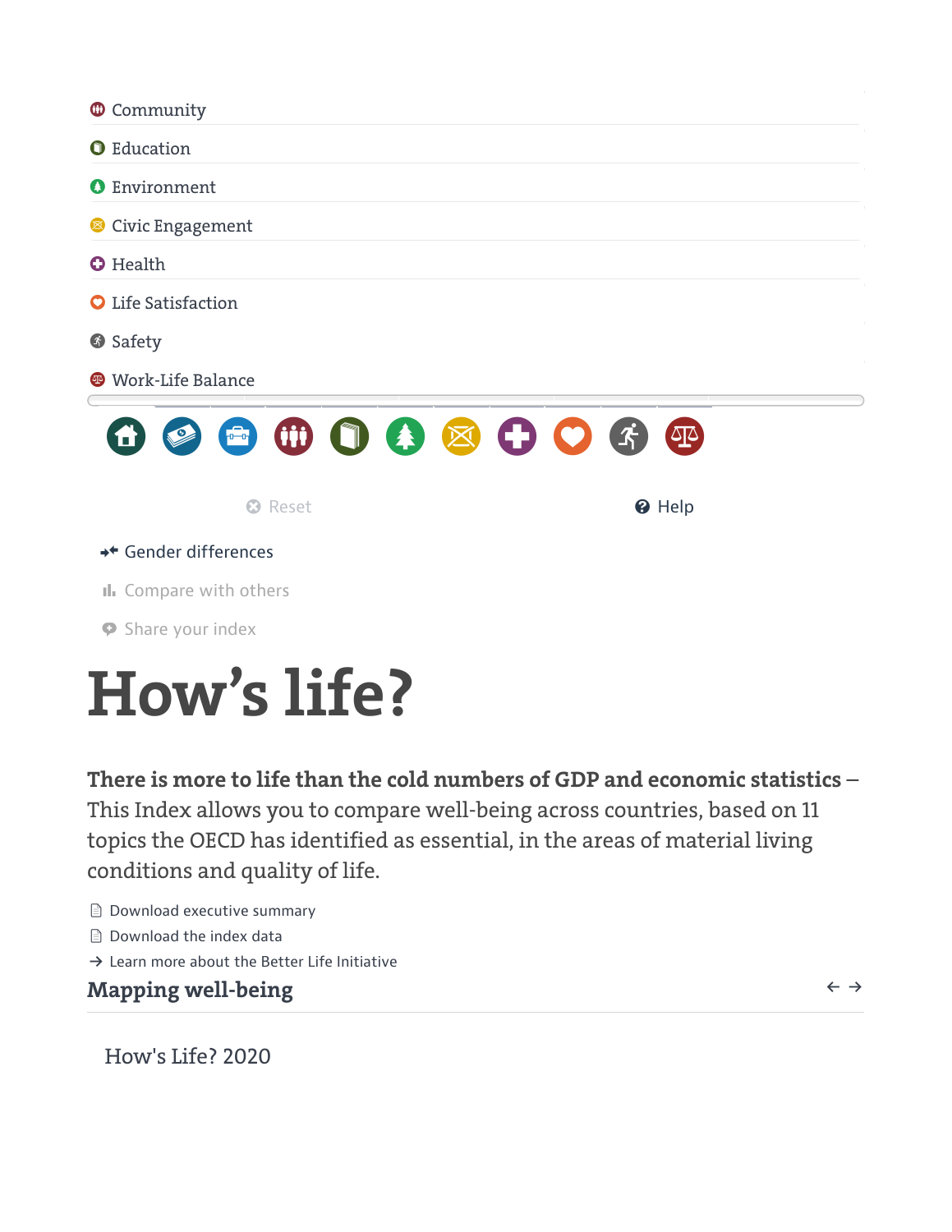

The 2020 How's Life? report shows the latest data on well-being from an updated set of over 80 indicators for OECD countries and 4 partner countries. It looks at current well-being outcomes, inequalities, and resources for future well-being.

→ Explore the map [\(http://www.oecd.org/std/how-s-life-23089679.htm\)](http://www.oecd.org/std/how-s-life-23089679.htm)

Find out what shapes people's well-being in OECD and partner countries

### **[Find Out More](http://www.oecdbetterlifeindex.org/find_out_more/)**

Getting Skills Right: Skills for Jobs Indicators (http://www.keepeek.com/Digital-Asset-[Management/oecd/employment/getting-skills-right-skills-for-jobs-indicators\\_9789264277878](http://www.keepeek.com/Digital-Asset-Management/oecd/employment/getting-skills-right-skills-for-jobs-indicators_9789264277878-en#.WWx9qG996Uk) en#.WWx9qG996Uk)

→ <u>more ... (http://www.keepeek.com/Digital-Asset-Management/oecd/employment/getting-skills-right-skills-for-jobs-</u> indicators\_9789264277878-en#.WWx9qG996Uk)

## [Starting Strong 2017: Key OECD Indicators on Early Childhood Education and Care](http://www.keepeek.com/Digital-Asset-Management/oecd/education/starting-strong-2017_9789264276116-en#.WWx9fW996Uk) (http://www.keepeek.com/Digital-Asset-Management/oecd/education/starting-strong-2017\_9789264276116 en#.WWx9fW996Uk)

→ more ... [\(http://www.keepeek.com/Digital-Asset-Management/oecd/education/starting-strong-2017\\_9789264276116](http://www.keepeek.com/Digital-Asset-Management/oecd/education/starting-strong-2017_9789264276116-en#.WWx9fW996Uk) en#.WWx9fW996Uk)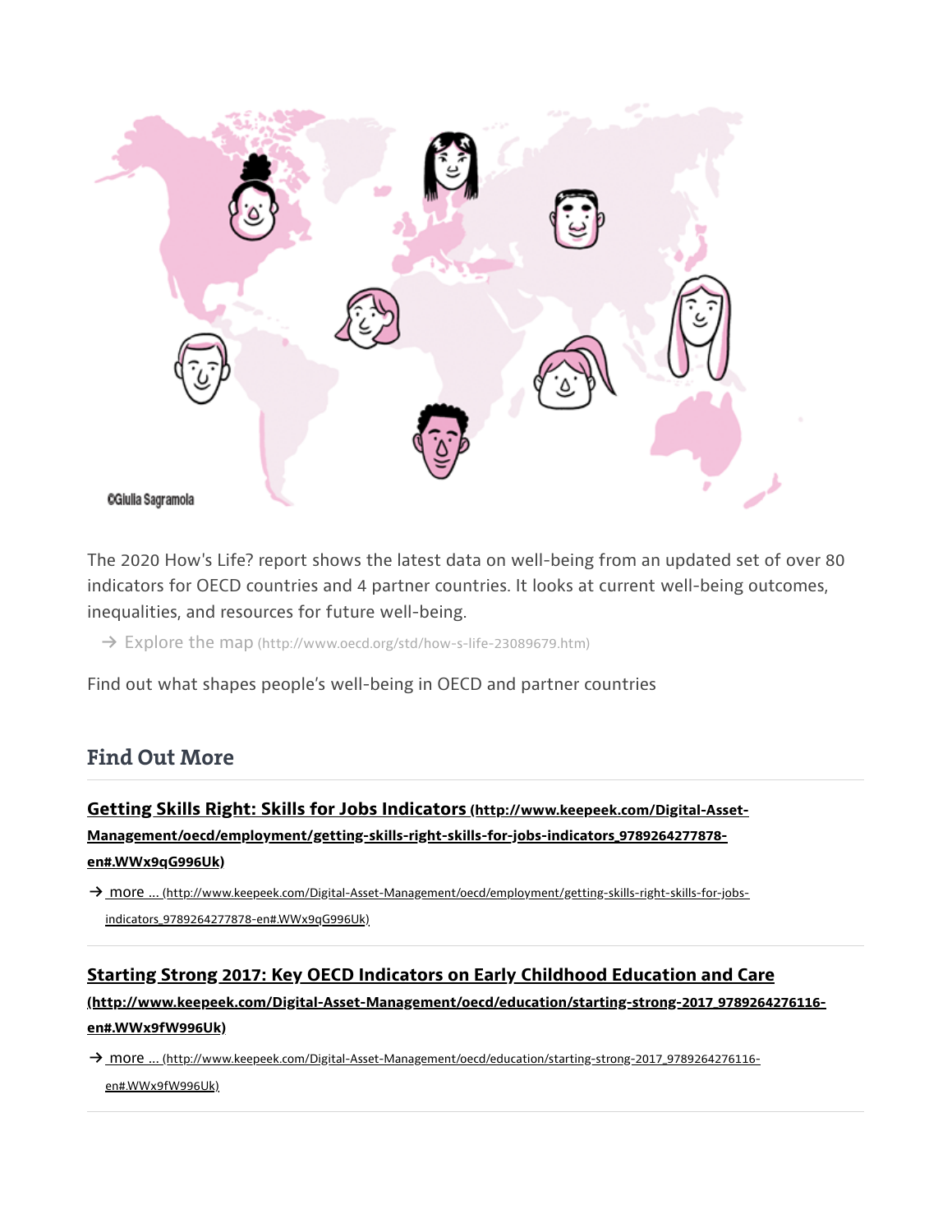## Starting Strong V: Transitions from Early Childhood Education and Care to Primary Education [\(http://www.keepeek.com/Digital-Asset-Management/oecd/education/starting-strong](http://www.keepeek.com/Digital-Asset-Management/oecd/education/starting-strong-v_9789264276253-en#.WWx9cm996Uk)v\_9789264276253-en#.WWx9cm996Uk)

→ more ... [\(http://www.keepeek.com/Digital-Asset-Management/oecd/education/starting-strong-v\\_9789264276253-en#.WWx9cm996Uk\)](http://www.keepeek.com/Digital-Asset-Management/oecd/education/starting-strong-v_9789264276253-en#.WWx9cm996Uk)

#### Green Growth Indicators 2017 (http://www.keepeek.com/Digital-Asset-

#### [Management/oecd/environment/green-growth-indicators-2017\\_9789264268586-en#.WWx9Z2996Uk#page1\)](http://www.keepeek.com/Digital-Asset-Management/oecd/environment/green-growth-indicators-2017_9789264268586-en#.WWx9Z2996Uk#page1)

→ <u>more ... [\(http://www.keepeek.com/Digital-Asset-Management/oecd/environment/green-growth-indicators-2017\\_9789264268586-](http://www.keepeek.com/Digital-Asset-Management/oecd/environment/green-growth-indicators-2017_9789264268586-en#.WWx9Z2996Uk#page1)</u> en#.WWx9Z2996Uk#page1)

#### [Making Integration Work: Assessment and Recognition of Foreign Qualifications](http://www.keepeek.com/Digital-Asset-Management/oecd/social-issues-migration-health/making-integration-work-assessment-and-recognition-of-foreign-qualifications_9789264278271-en#.WWx79W996Uk#page1)

(http://www.keepeek.com/Digital-Asset-Management/oecd/social-issues-migration-health/making-integrationwork-assessment-and-recognition-of-foreign-qualifications\_9789264278271-en#.WWx79W996Uk#page1)

→ <u>more ... (http://www.keepeek.com/Digital-Asset-Management/oecd/social-issues-migration-health/making-integration-work-</u> assessment-and-recognition-of-foreign-qualifications\_9789264278271-en#.WWx79W996Uk#page1)

#### [Engaging Employers in Apprenticeship Opportunities: Making It Happen Locally](http://www.keepeek.com/Digital-Asset-Management/oecd/employment/engaging-employers-in-apprenticeship-opportunities_9789264266681-en#.WWx77m996Uk)

(http://www.keepeek.com/Digital-Asset-Management/oecd/employment/engaging-employers-in-apprenticeshipopportunities\_9789264266681-en#.WWx77m996Uk)

→ <u>more ... (http://www.keepeek.com/Digital-Asset-Management/oecd/employment/engaging-employers-in-apprenticeship-</u> opportunities\_9789264266681-en#.WWx77m996Uk)

#### [The blog is on hold!](http://www.oecdbetterlifeindex.org/blog/theblogisonhold.htm)

The Better Life Index blog has been migrated to the OECD Insights blog. Please visit oecdinsights.org/category/bli-2/ for all future posts.

 $\rightarrow$  [more](http://www.oecdbetterlifeindex.org/blog/theblogisonhold.htm) ...

#### [Football, Brazil and Better Life](http://www.oecdbetterlifeindex.org/blog/footballbrazilandbetterlife.htm)

Is there more to life than football? Find out about the launch of the new Portuguese version of the Better Life Index.

 $\rightarrow$  [more](http://www.oecdbetterlifeindex.org/blog/footballbrazilandbetterlife.htm) ...

#### [The dangers of breathing at work](http://www.oecdbetterlifeindex.org/blog/thedangersofbreathingatwork.htm)

Read our blog for World Environment Day and find out how air pollution at the office can affect your health and well-being.

 $\rightarrow$  [more](http://www.oecdbetterlifeindex.org/blog/thedangersofbreathingatwork.htm) ...